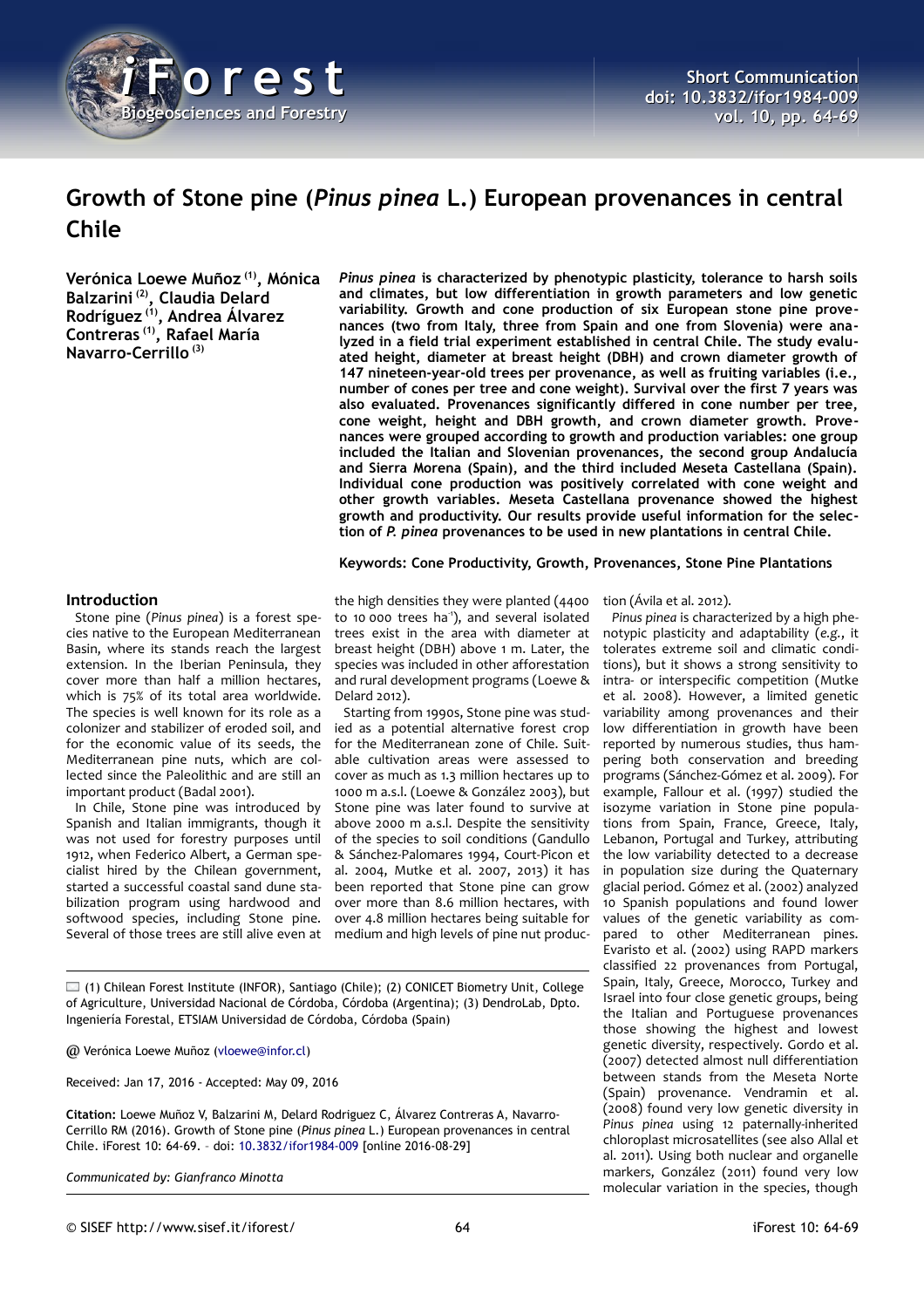sufficient to separate eastern (Greece, Turkey, Israel, Cyprus and Lebanon) from western provenances (Spain, France, Italy, Morocco and Tunisia). Mutke et al. (2005) studied height growth of Spanish, French, Lebanese, Turkish, Portuguese, Greek and Italian provenances in young trees established at three sites of Spain, and found significant differences partly masked by the strong environmental heterogeneity within and between sites. Khaldi et al. (2009) found differences in survival and growth of different provenances established in two sites of Tunisia. Nasri et al. (2005) studied fatty acids of seeds in French and Turkish provenances, and the low genetic diversity detected was attributed to the homogeneity of the reproductive material due to the human-induced species propagation. Likewise, Evaristo et al. (2008) indicated a lack of differentiation between provenances in relation with growth.

Although Stone pine is a very attractive species in Chile due to its vigorous growth, good phytosanitary conditions and high pine nut production (Loewe & González 2007), no studies have been carried out in Chile focusing on differences in cone production among provenances. The objective of this study was to compare the genetic variability of six Stone pine European provenances growing under harsh soil and climatic conditions in central Chile, in terms of growth and production, *i.e.*, tree survival, height growth, DBH growth, crown diameter growth, number of cones per tree and cone weight.

# **Materials and methods**

*Vegetal material and experimental area* This study examined six European provenances of Stone pine, three from the west and three from the middle of the Mediterranean Basin, covering a wide range of natural environments of this species in Southern Europe. The main characteristics of native areas for each tested provenance are presented in [Tab. 1](#page-1-0) (for more information, see Gandullo & Sánchez-Palomares 1994, Prada et al. 1997). Of the three Spanish provenances, Meseta Castellana and Western Andalucia are among the most productive in that country, while the provenance Sierra Morena covers a wide area

in Spain with fragmented and small natural populations (Calama 2004). In Italy, the species has been introduced long time ago, and is distributed mostly along Tyrrhenian coastal areas (Liguria, Tuscany, Lazio and Campania) and in Sicily and Sardinia (Peruzzi et al. 1998, Raimondo 2013). However, no studies describing Italian provenances have been reported.

The provenance trial is located in Casablanca, Valparaiso region (Chile) where the climate is typically Mediterranean with long dry summers and short rainy winters. Mean temperatures (since establishment up to 2013) showed seasonal differences, with 17.3 °C in summer and 9.2 °C in winter; daily temperature fluctuations are wide, ranging from 8.2 to 27.4 °C in summer and from 3.3 to 17 °C in winter. Annual rainfall is 285.8 mm, of which only 0.6 mm falls in summer, being highly irregular among years. The dry season spans on average 8 months, varying between 5 and 10 months [\(Tab. 1\)](#page-1-0).

The studied plots are located on gentle slopes where no agricultural or forest crops were present before the establishment of the stone pine plantation. The soil is composed by 68% sand, 23% lime and 9% clay, with neutral pH (6.6), low organic matter content (0.9%), no salt (EC =  $0.33$ mmho cm-1), very low nitrogen (<10 mg Kg<sup>1</sup>), potassium (53 mg Kg<sup>1</sup>), sulphur (<2 mg Kg-1), zinc (0.22 mg Kg-1) and boron (0.2 mg Kg-1); low phosphorus content (9 mg Kg<sup>-1</sup>); and medium copper (0.88 mg Kg<sup>-1</sup>), manganese (7.6 mg  $Kg^{-1}$ ) and iron (14.7 mg Kg-1) content. This soil is very restrictive to vegetation growth due to the presence of a hard subsoil layer encrusted with calcium-carbonate at variable depths.

#### *Experimental design*

A randomized complete block design was established including three blocks, with each provenance being represented by 49 trees per plot and one row buffer planted around plots. We used a 2×3 m setting for a total area of 0.7 ha. Blocks had different soil conditions regarding soil depth (I: 70 cm of which 20 cm occupied by roots; II: 78 cm of which 30 cm occupied by roots; III: 93 cm of which 70 occupied by roots). Soil was analyzed at several sampling points selected systematically following a zigzag pattern, with soil samples taken from three depth levels at each point.

In August 1994, 2-year-old *P. pinea* seedlings grown in 210  $cm<sup>3</sup>$  containers in coco fiber-peat-vermiculite (2:1:1) substrate were planted at the experimental site. Mean seedling height before transplanting was  $44 \pm 7$  cm, and mean collar diameter was 0.9 ± 0.12 cm (Loewe & González 2003). The planting area was prepared *via* complete ploughing and ripping on the plantation line at 30-40 cm depth, and planting was performed manually following a systematic spatial pattern distribution (2×3 m) with an initial density of 1667 trees ha<sup>1</sup>. After plantation, irrigation  $(5 \mid plant')$  was applied, and arboriculture techniques were adopted in order to maximize cone production: weed control (1, 3 and 4 years after planting), fertilization (urea  $35$  g plant<sup>-1</sup> at planting and 3, 4 and 5 years after planting); formation pruning (apical selection, balance pruning in inclined trees, and the elimination of the widest branches in some verticils, 5, 7, 11 and 15 years after planting; in the first pruning, all juvenile basal branches with no verticil structure were also cut); cleaning pruning (8 and 15 years after planting), and thinning (15 years after planting), when half of the trees were removed.

## *Growth and cone production measurements*

A field inventory was conducted 19 years after plantation (in winter 2013), and DBH, total height (H), and crown diameter (CD) were recorded for all trees in each plot and block. Diameters were measured to the nearest 0.1 cm with a graduated caliper in two perpendicular directions. Trees were marked with paint at 1.30 m above the ground to ensure that diameter measurements were taken at the same point. Tree height was measured to the nearest 0.1 m with a hypsometer. Crown diameter was defined as the distance between the crown projections of living branches. All cones from each tree were harvested and weighed individually using a precision scale. Cone yield (kg ha<sup>1</sup>) was calculated based on cone number and weight. Survival was assessed by counting living trees on each measurement date during the first 7 years.

<span id="page-1-0"></span>**Tab. 1** - Characteristics of the native area for the tested provenances, provenance germination rate in Chile and trial site description. (IT): Italy; (SLO): Slovenia; (SP): Spain. Source: WorldClim Database (Hijmans et al. 2005); Casablanca data were taken from [http://www.meteochile.gob.cl.](http://www.meteochile.gob.cl/)

| Kind              | Site                   | <b>Location</b>        |                         | <b>Altitude</b> | Annual           | Annual Mean                | Germination |
|-------------------|------------------------|------------------------|-------------------------|-----------------|------------------|----------------------------|-------------|
|                   |                        | Latitude               | Longitude               | (m a.s.l.)      | Rainfall<br>(mm) | <b>Temperature</b><br>(°C) | (%)         |
| Provenance        | Lombardy (IT)          | 45° 07′ 00″ N          | $09^{\circ} 05' 00'' E$ | 123             | 1021             | 13.1                       | 43.2        |
|                   | 2 Tuscany (IT)         | 43° 36′ 00″ N          | $10^{\circ}$ 40' 00" E  | 30              | 845              | 14.7                       | 58.8        |
|                   | 3 Slovenia (SLO)       | 45° 52′ 00″ N          | $16^{\circ}$ 03' 06" E  | 293             | 1263             | 9.0                        | 51.6        |
|                   | 4 Meseta Castell. (SP) | 41° 10′ 60″ N          | $04^{\circ}$ 17' 60" W  | 845             | 423              | 11.9                       | 72.8        |
|                   | 5 West. Andalucia (SP) | $36^\circ$ 38' 60" N   | $05^{\circ}$ 41' 00" W  | 93              | 707              | 17.2                       | 34.0        |
|                   | 6 Sierra Morena (SP)   | $37^{\circ}$ 51' 00" N | $06^{\circ}$ 16' 60" W  | 337             | 585              | 16.7                       | 71.6        |
| <b>Trial Site</b> | Casablanca (Chile)     | 33° 22' 38" S          | 71° 19' 19" W           | 330             | 286              | 14.4                       | $\sim$      |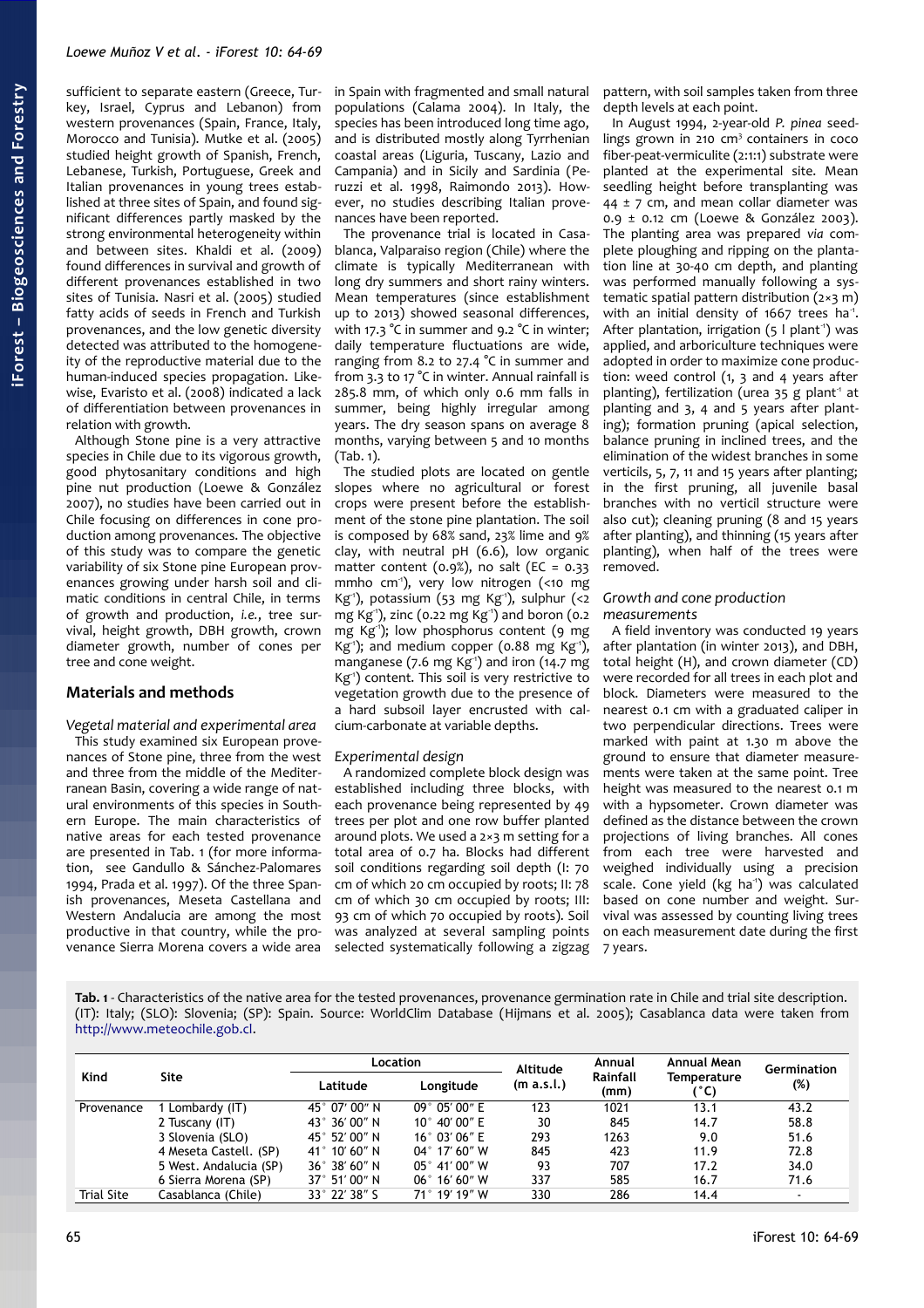## *Statistical analyses*

Kaplan-Meier survival curves and Log Rank Test  $(a = 0.05)$  were used to compare stand survival among provenances. Height, diameter and cone production were examined to ensure that the variables were normally distributed.

ANOVA linear mixed models were used (West et al. 2014) to account for spatial correlation among trees. Fitted mixed models included provenances and blocks as fixed effects, and density as a covariate. A spatial exponential model was used for the model error terms; two structures for the residual (co)variance matrix were tested, including: (1) an exponential spatial model (EXP), and (2) a spatially uncorrelated model (Littell et al. 2006). Parameters were estimated by restricted maximum likelihood (REML). The best model was selected based on the Akaike's information criterion (AIC). A comparison of initial tree sizes among provenances revealed non-significant differences (p<0.05). Finally, a multivariate analysis was performed using Cluster (average linkage method, Euclidean distance) and principal component analysis (PCA), generating a biplot of growth and productivity variables according to provenances and blocks. Statistical analyses were performed using SAS PROC MIXED version 9.3 (SAS Institute 2006).

# **Results**

Plant mortality was on average 15% during the first 7 years after plantation. The Log Rank Test applied to the estimated survival curves for provenances showed significant statistical differences ( $\chi^2$  = 35.9, p < 0.0001). The proportion of *P. pinea* plants that survived 7 years after plantation was higher for the Spanish and Slovenian provenances (88% on average) than for the Italian provenances, which showed the lowest survival over the same period (81% on average – [Fig. 1\)](#page-2-2).

According to the Akaike criterion, the spatial autocorrelation was no statistically significant. However, density effect was a significant covariable for tree cone production (p=0.0017), cone weight (p<0.0001), DBH (p=0.0092) and crown diameter growth (p=0.007 – [Tab. 2\)](#page-2-1).

Average growth and cone production by provenances are presented in [Tab. 3.](#page-2-0) At the studied age (19 years after planting), all of the variables showed significant differences among provenances ( $p < 0.05$ ). The Italian provenances showed significantly lower height, DBH and crown diameter than the Spanish and Slovenian provenances. Average cone production of all provenances was  $8.3$  cones tree<sup>-1</sup>, with an average cone weight of 284 g and a mean cone yield of 1494 kg ha<sup>1</sup>. All of trees had cones, ranging between a minimum of 1 and a maximum of 22 cones. Meseta Castellana showed the highest values among all the provenances for DBH (17.3 cm), crown diameter (3.6 m), cone yield (1860 kg ha<sup>-1</sup>) and cone number (11 cones tree<sup>-1</sup>),



<span id="page-2-2"></span>vival curves for six European Stone pine provenances in a Casablanca

<span id="page-2-1"></span>**Tab. 2** - Density effect as covariable and AIC values for models with and without spatial structure for effects of the assessed Stone pine provenances on production variables.

| Parameter                                | Cone $#$ | Cone<br>weight | Cone<br>vield | Height<br>growth | <b>DBH</b><br>growth | Crown<br>diameter<br>growth |
|------------------------------------------|----------|----------------|---------------|------------------|----------------------|-----------------------------|
| Tree#/plot<br>(p-value)                  | 0.0017   | < 0.0001       | 0.4146        | 0.0991           | 0.0092               | 0.007                       |
| Model with spatial<br>structure (AIC)    | 1770     | 4006           | 5045          | 1553             | 2475                 | 1232                        |
| Model without spatial<br>structure (AIC) | 1768     | 4004           | 5043          | 1551             | 2473                 | 1230                        |

<span id="page-2-0"></span>**Tab. 3** - Average Stone pine tree size and cone production variables by provenance, Different letters in the same column indicate significant differences between provenances (P< 0.05).

| Provenance        | Cone $#$         | Cone<br>weight<br>(g) | Yield<br>$(Kg ha^{-1})$ | Height<br>(m)    | <b>DBH</b><br>(cm) | Crown<br>diameter<br>(m) |
|-------------------|------------------|-----------------------|-------------------------|------------------|--------------------|--------------------------|
| Lombardy          | 7.7 <sup>b</sup> | $236.8$ $\degree$     | 1116 <sup>b</sup>       | 5.1 <sup>b</sup> | 13.9 <sup>d</sup>  | 3.0 <sup>d</sup>         |
| Tuscany           | 8.0 <sup>b</sup> | 256.3 <sup>b</sup>    | $1751$ <sup>a</sup>     | 5.3 $b$          | 15.3 $c$           | 3.0 <sup>d</sup>         |
| Slovenia          | 6.3 <sup>c</sup> | 294.7 <sup>a</sup>    | 1062 <sup>b</sup>       | 6.1 <sup>a</sup> | $16.1^{bc}$        | 3.3 <sup>bc</sup>        |
| Meseta Castellana | 11.4 $a$         | 302.3 $a$             | 1860 <sup>a</sup>       | 5.9 $a$          | 17.3 <sup>a</sup>  | 3.6 <sup>a</sup>         |
| Western Andalucia | 5.9 <sup>c</sup> | 299.6 <sup>a</sup>    | 989 <sup>b</sup>        | 5.9 <sup>a</sup> | $16.7^{ab}$        | 3.3 <sup>c</sup>         |
| Sierra Morena     | 7.6 <sup>b</sup> | 301.3 $a$             | $1676$ <sup>a</sup>     | 5.9 $a$          | 17.0 <sup>ab</sup> | 3.4 <sup>b</sup>         |
| Weighted average  | 8.3              | 284.3                 | 1494                    | 5.7              | 16.2               | 3.3                      |

<span id="page-2-3"></span>**Tab. 4** - Matrix of correlation coefficients (p-values in parenthesis) for growth and cone production variables in the studied Stone pine provenances.

|                      | Height<br>growth | <b>DBH</b><br>growth | Crown<br>growth  | Cone<br>weight   | Cone $#$         | Cone<br>yield |
|----------------------|------------------|----------------------|------------------|------------------|------------------|---------------|
| Height<br>growth     |                  |                      |                  |                  |                  |               |
| <b>DBH</b><br>growth | 0.98<br>(0.0001) | 1                    |                  |                  |                  |               |
| Crown<br>growth      | 0.98<br>(0.0001) | 0.99<br>(0.0001)     | 1                |                  | $\blacksquare$   |               |
| Cone<br>weight       | 0.66<br>(0.0028) | 0.71<br>(0.001)      | 0.74<br>(0.0005) | 1                | $\blacksquare$   | ۰             |
| Cone $#$             | 0.73<br>(0.0006) | 0.73<br>(0.0006)     | 0.79<br>(0.0001) | 0.84<br>(0.0001) | 1                | ۰             |
| Cone<br>yield        | 0.67<br>(0.0024) | 0.64<br>(0.0042)     | 0.71<br>(0.0011) | 0.76<br>(0.0003) | 0.95<br>(0.0001) | 1             |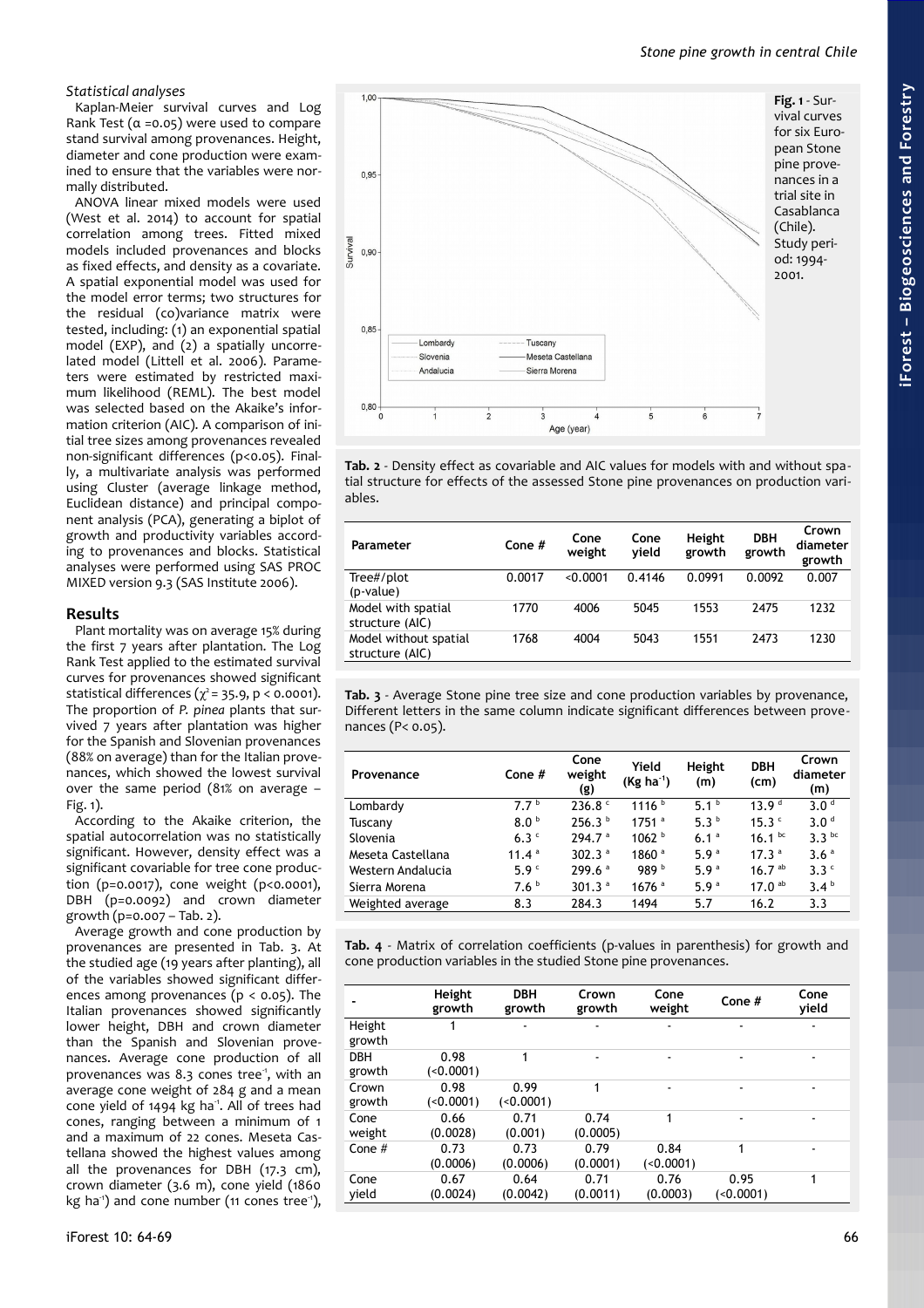

<span id="page-3-0"></span>**Fig. 2** - Results of the multivariate analysis: (a) Biplot for stone pine growth and productive variables according to provenance and block. (b) Provenance Cluster analysis. (1): Lombardy; (2): Tuscany; (3): Slovenia; (4): Meseta castellana; (5): Western Andalucia; (6): Sierra Morena. Blocks are coded as I, II and III. (C#): cone number; (Cw): cone weight; (Hgr): height growth; (DBHgr): DBH growth; (Cgr): crown diameter growth; (Yield): cone yield.

whereas the lowest values of cone weight (237 g), height (5.1 m) and DBH (13.9 cm) was recorded for the Lombardy provenance. Western Andalucia showed the lowest cone number (5.9) and yield (989 kg ha<sup>1</sup>). Despite its low vegetative development, Tuscany provenance showed interesting values of cone production and yield (8 and 1751, respectively). The three Spanish provenances had a cone weight close to 300 g, which was significantly higher than that of the Italian provenances.

[Tab. 4](#page-2-3) presents the coefficient correlation matrix, showing high and statistically significant correlations among all the studied variables.

Results of the multivariate analysis are displayed in [Fig. 2.](#page-3-0) The biplot of the two principal components [\(Fig. 2a](#page-3-0)), explaining together 94.7% of the total variation, clearly shows that block III was positively correlated to growth and productive parameters. We found a statistically significant (p< 0.01) positive correlation between individual cone production and weight, and among all vegetative growth indicators.

The classification analysis carried out on provenances based on growth and production parameters clearly revealed three clusters [\(Fig. 2b](#page-3-0)), the first grouping the Italian and Slovenian provenances (1,2,3), a second group including the two Spanish provenances Andalucia and Sierra Morena (5,6), and the last group that included only the provenance Meseta Castellana (4), also from Spain.

### **Discussion and conclusions**

Most of the tree species used in forest plantations are selected for their high survival rates (Vilà et al. 2005), as survival is considered a key variable for the establishment success at early stages and for the adaption of provenances to the environment. In this study, survival of stone pine trees was high for all provenances during the first seven years, confirming the species adaptability to harsh soil and climatic conditions, as stated by Mutke et al. (2008) and Sánchez-Gómez et al. (2009). The Log Rank Test applied to the estimated survival curves showed significant statistical differences among provenances, with the Italian provenances exhibiting the lowest survival over time [\(Fig. 1\)](#page-2-2). These results may be attributed to differences in climatic and soil conditions between the study area and those in central and northern Italy, where the climate is more humid. Accordingly, Carrasquihno & Gonçalves (2013) reported genetic variability in provenance survival at different ages, with values ranging between 90.1 and 95.1% at age 6, and 50.8% at age 4 in three studied sites, and values at age 6 similar to those recorded for the four provenances with the best performance in this study.

Growth and productive variables were significantly affected by block effects, as previously suggested by Loewe et al. (2012). This result may be attributed to a microsite effect, likely due to the higher soil volume available for roots in block III, and confirms the species sensitivity to environmental conditions (Court-Picon et al. 2004, Mutke & Chambel 2008, Mutke et al. 2012, Mutke et al. 2013).

In this study, the tree height reached at 19 years after planting showed statistically significant differences among provenances, as previously reported in several studies (Gordo et al. 2007, Mutke et al. 2010, Carrasquihno & Gonçalves 2013). The best performance of Spanish provenances in terms of DBH and crown diameter could be explained by the more arid conditions in their area of origin compared with those of the other provenances, allowing a better adaptation of the Spanish provenances to the conditions of the trial site in Casablanca. This assumption highlights the important adaptation potential of the species in Chile, as already stated by Gordo et al. (2009) and Mutke et al. (2008). These results are in agreement with those reported by Voltas et al. (2008), who suggested that less favorable growing conditions could enhance intraspecific differences between seed sources.

The selection of genotypes by provenance can contribute to the planning of enhanced pine nut productive plantations, as provenance effect was found to be significant for cone weight and individual cone production in this study. However, these results are contrasting with previous reports indicating a low genetic differentiation among Stone pine populations (Fallour et al. 1997, Fady et al. 2008, Vendramin et al. 2008). On the other hand, Alvarez et al. (2004) observed a high degree of variation in 20 populations of Andalucia Stone pine using megagametophyte storage proteins as markers; the values found were even higher than those reported for maritime pine (*P. pinaster* Ait.) in the Iberian peninsula, which suggests that this particular technique could be useful for analyzing the genetic diversity of this species.

In this study, the provenance from Meseta Castellana had highest initial germination rate in nursery [\(Tab. 1\)](#page-1-0) and the highest productivity in central Chile (11 cones per tree). Accordingly, Meseta Castellana exhibited a high correlation among growth variables, as well as among productive traits; trees with more cones also had bigger cones, and consequently, higher cone yield (1860 kg ha<sup>-1</sup>), followed by the Tuscany provenance (1751 kg ha<sup>-1</sup>), though with a lower vegetative development. Average cone weight in the Casablanca trial (284 g) was higher than that reported by Schröder et al. (2014) in Tunisia (252 g per cone) and similar to values reported by Gonçalves &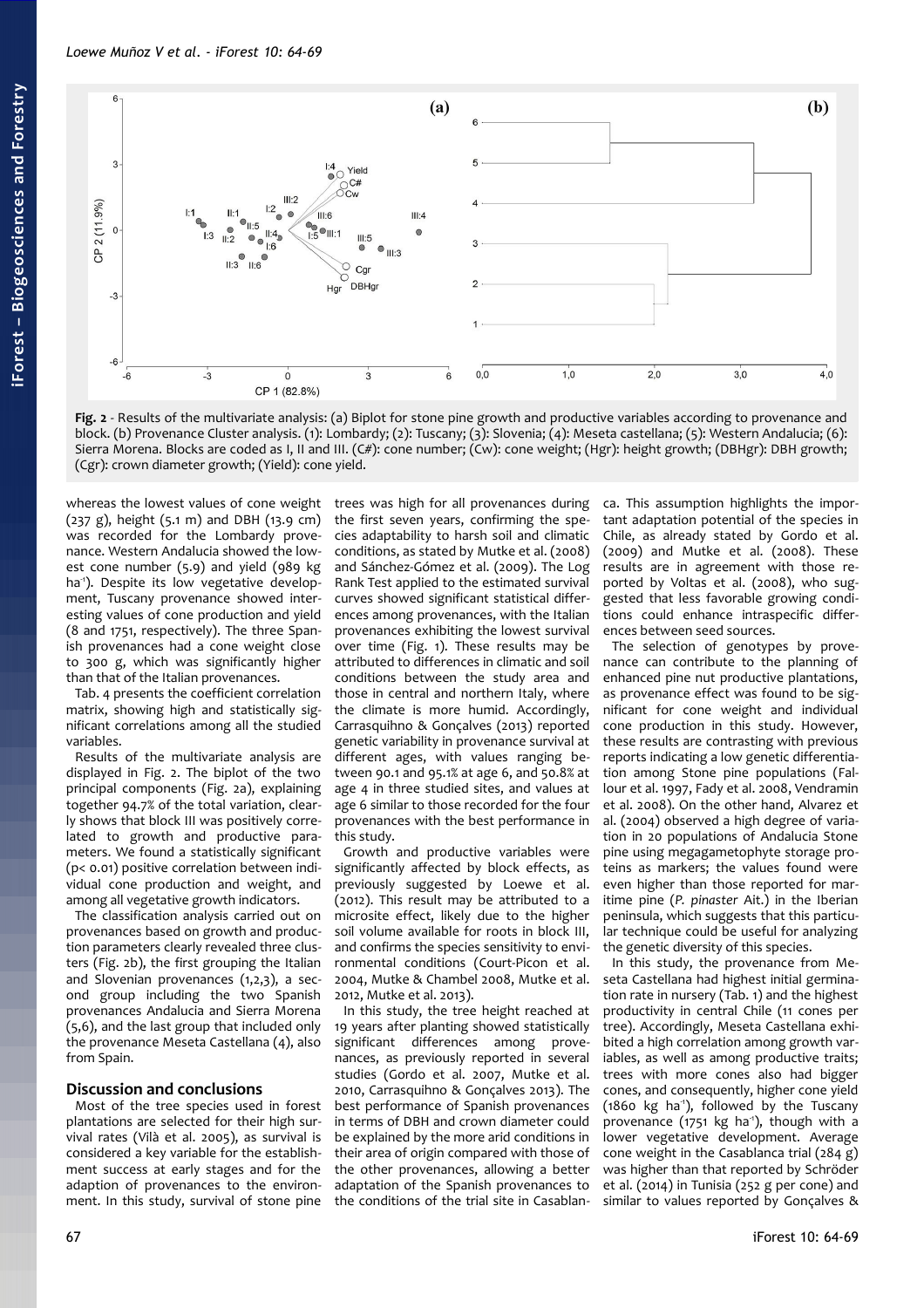Pommerening (2012) in Portugal (256 to 280 g per cone).

Correlations between traits were all significant (p<0.01) in this study. In particular, we found a strong correlation between crown diameter growth and cone weight (r  $= 0.74$ ,  $p = 0.0005$ ), whereas Gonçalves & Pommerening (2012) reported a lower value of correlation for the same traits  $(r =$  $0.46$ ;  $p \le 0.005$ ).

The cluster analysis based on growth and production traits identified three provenance groups, showing that Meseta Castellana was similar to the other two Spanish provenances (Western Andalucía and Sierra Morena), with provenances from Italy and Slovenia performing similarly. The fact that seed sources from low latitudes had the best performance under dry conditions was expected, since the native range of stone pine exhibits a clinal increase of aridity towards the south, indicating that southern seed sources would perform better in drier and warmer sites, as already observed in other species (Taïbi et al. 2014).

The results of the principal component analysis [\(Fig. 2\)](#page-3-0) suggest that plantations with higher growth and productivity were located in block III, whose soil has the highest total depth as well as the highest depth occupied by roots (2.3 times higher than in block II and 3.5 times than in block I).

The maximum observed annual DBH growth (Slovenia: 1.0 cm; Meseta Castellana: 1.2 cm; Western Andalucia: 1.1 cm; Sierra Morena: 1.0 cm; Lombardy: 0.9 cm; Tuscany: 0.9 cm), were similar or even higher than that obtained in stone pine plantations in Morocco (1 cm year<sup>1</sup> - FAO  $2007$ ), Spain (0.9 cm year<sup>1</sup> at age 40 in good fertile sites – Sánchez cited by Montero & Candela 1998) and Tunisia (0.8 cm year<sup>1</sup> on coastal dunes - Boutheina et al. 2013 – [Tab. 3\)](#page-2-0). However, this growth was lower than the rate reported in Argentina at age 14 (1.1-2.0 cm year<sup>1</sup>) by Calderón et al. (2008), probably because the growing conditions were improved by irrigation.

Annual cone production in Spain ranges between 200-600 kg ha<sup>1</sup> (Mutke et al. 2011), whereas in Italy it ranges between 500-1500 kg ha<sup>1</sup> (Crawford 1995) up to 5000-6000 kg ha<sup>1</sup> (Peruzzi et al. 1998).

Even though stone pine plantations in similar areas could be primarily oriented to soil and environmental protection due to the reduced rainfall, the cone yield values obtained in this work suggest that it is possible to achieve interesting cone production levels in central Chile, despite the local limiting conditions. However, cone production may largely vary among years according to weather conditions (Mutke et al. 2005). Indeed, our results are based on one-year data set and therefore should be considered as an indication of the provenance production, and may not well represent long-term trends.

Stone pine plantations in central Chile can be planned to enhance the species development and production by selecting appropriate genetic material. Selection should be based on the match of the material to site characteristics and the use of correct management practices, increasing the site plantation potential. Our results provide useful information to this purpose, and highlight the need to include diversified germplasm in breeding programs, as well as to establish long-term multi-site research trials to select the best genetic material for different sites.

In summary, survival of stone pine trees seven years after plantation was high for all foreign provenances at the study site, with the Italian provenances showing the lowest survival over time, suggesting a poorer adaptation. Meseta Castellana (Spain) was the provenance with the highest growth, production and survival. Therefore, we recommend new plantations in the studied area or its surroundings to be established using seedlings from the provenances that showed the best productive performances. Our results highlight the importance of selecting genetic material whose site of origin shares similar characteristics with that of the plantation site, especially when environmental conditions are challenging for the species. The response in terms of growth and cone production of stone pine provenances selected from a broad geographic area of the species' European distribution reflects their differential adaptation to the tested environment.

# **Acknowledgements**

VL designed and established the experimental unit and was in charge of its periodic measurement and maintenance during 19 years, and coordinated different projects related to the species and in particular to this experimental unit. VL also wrote most of the manuscript. MB supervised the statistical analysis. CD was in charge of the experimental unit periodic measurement and maintenance between ages 15 and 19 after planting, and contributed to the paper elaboration. AA performed statistical analyses, elaborated figures and collaborated in information gathering and practical issues of the publication. RNC collaborated in data discussion.

The trial was established as part of the project "Silviculture of non-traditional species, a higher productive diversity" funded by INFOR-CORFO (1992-1994); and further supported with the following R&D projects: "Silviculture of non-traditional species, a higher productive diversity", phase II, funded by the Foundation for Agriculture Innovation (FIA) (1998-2003); "The edible Pine nut of Stone Pine, an attractive business for Chile" funded by INNOVA, CORFO (2008-2012); and "Technique development for producing Stone pine (*Pinus pinea*) pine nuts, an attractive commercial option for Chile, funded by FONDEF, CONI-CYT (2012-2016 – Code D11I1134). The authors thank *Universidad Iberoamericana de*

*Ciencias y Tecnologías* (UNICIT) for providing the terrain and looking after the plantation. We also acknowledge the support from University of Córdoba – Campus de Excelencia CEIA3 (Spain).

## **References**

- Allal F, Sanou H, Millet L, Vaillant A, Camus-Kulandaivelu L, Logossa ZA, Lefevre F (2011). Past climate changes explains the phylogeography of *Vitellaria paradoxa* over Africa. Heredity 107: 174-186. - doi: [10.1038/hdy.2011.5](http://dx.doi.org/10.1038/hdy.2011.5)
- Alvarez JB, Toledo MJ, Abellanas B, Martín LM (2004). Use of megagametophyte storage proteins as markers of the genetic diversity in Stone pine (*Pinus pinea* L.) in Andalucia, Spain. Genetic Resources and Crop Evolution 51: 621- 627. - doi: [10.1023/B:GRES.0000024647.74194.](http://dx.doi.org/10.1023/B:GRES.0000024647.74194.4e) [4e](http://dx.doi.org/10.1023/B:GRES.0000024647.74194.4e)
- Ávila A, Delard C, Loewe MV (2012). Zonas potenciales para pino piñonero en Chile [Potential zones for Stone pine in Chile]. In: "Un nuevo cultivo para Chile, el Pino Piñonero (Pinus pinea L.)" (Loewe MV, Delard RC eds). INFOR-COR-FO, Santiago, Chile, pp. 241-246. [in Spanish]
- Badal E (2001). La recolección de piñas durante la prehistoria en la Cueva de Neria (Málaga) [Cone harvest during prehistory in Nerja cave (Málaga, Spain)]. In: "De Neandertales a Cro-Mañones, el inicio del poblamiento humano en las Tierras Valencianas" (Villaverde V ed). Universitat de Valencia, Spain, pp. 101-104. [in Spanish]
- Boutheina A, Hedi El Aouni M, Balandier P (2013). Influence of stand and tree attributes and silviculture on cone and seed productions in forests of *Pinus pinea* L., in northern Tunisia. Options Mediterranéennes 105: 9-14.
- Calama R (2004). Modelo interregional de selvicoltura para *Pinus pinea* L. Aproximación mediante funciones con componentes aleatorios. [Interregional silvicultural model for *Pinus pinea* L. Approximation by functions with random components]. Doctoral Thesis, Universidad Politécnica of Madrid, Madrid, Spain, pp. 300. [in Spanish]
- Calderón A, Bustamante J, Riu N, Pérez S (2008). Comportamiento de coníferas bajo riego en Dique Yaucha, Mendoza, Argentina. [Behavior of conifers under irrigation in Yaucha dam, Mendoza, Argentina]. Revista Facultad de Ciencias Agrarias Universidad Nacional de Cuyo 40 (1): 67-72. [in Spanish]
- Carrasquihno I, Gonçalves E (2013). Genetic variability among *Pinus pinea* L. provenances for survival and growth traits in Portugal. Tree Genetics and Genomes 9: 855-866. - doi: [10.1007/s11295-013-0603-2](http://dx.doi.org/10.1007/s11295-013-0603-2)
- Court-Picon M, Gadbin-Henry C, Guibal F, Roux M (2004). Dendrometry and morphometry of *Pinus pinea* L. in lower Provence (France): adaptability and variability of provenances. Forest Ecology and Management 194: 319-333. - doi: [10.1016/j.foreco.2004.02.024](http://dx.doi.org/10.1016/j.foreco.2004.02.024)
- Crawford M (1995). Nut pines. Yearbook, West Australian Nut and Tree Crops Association 19: 56-66.
- Evaristo I, Costa SR, Baeta J, Pais MS (2002). Caracterização molecular de proveniências de *Pinus pinea* L. por RAPD (Random Amplified Polymorphic DNA) [Molecular characterization of